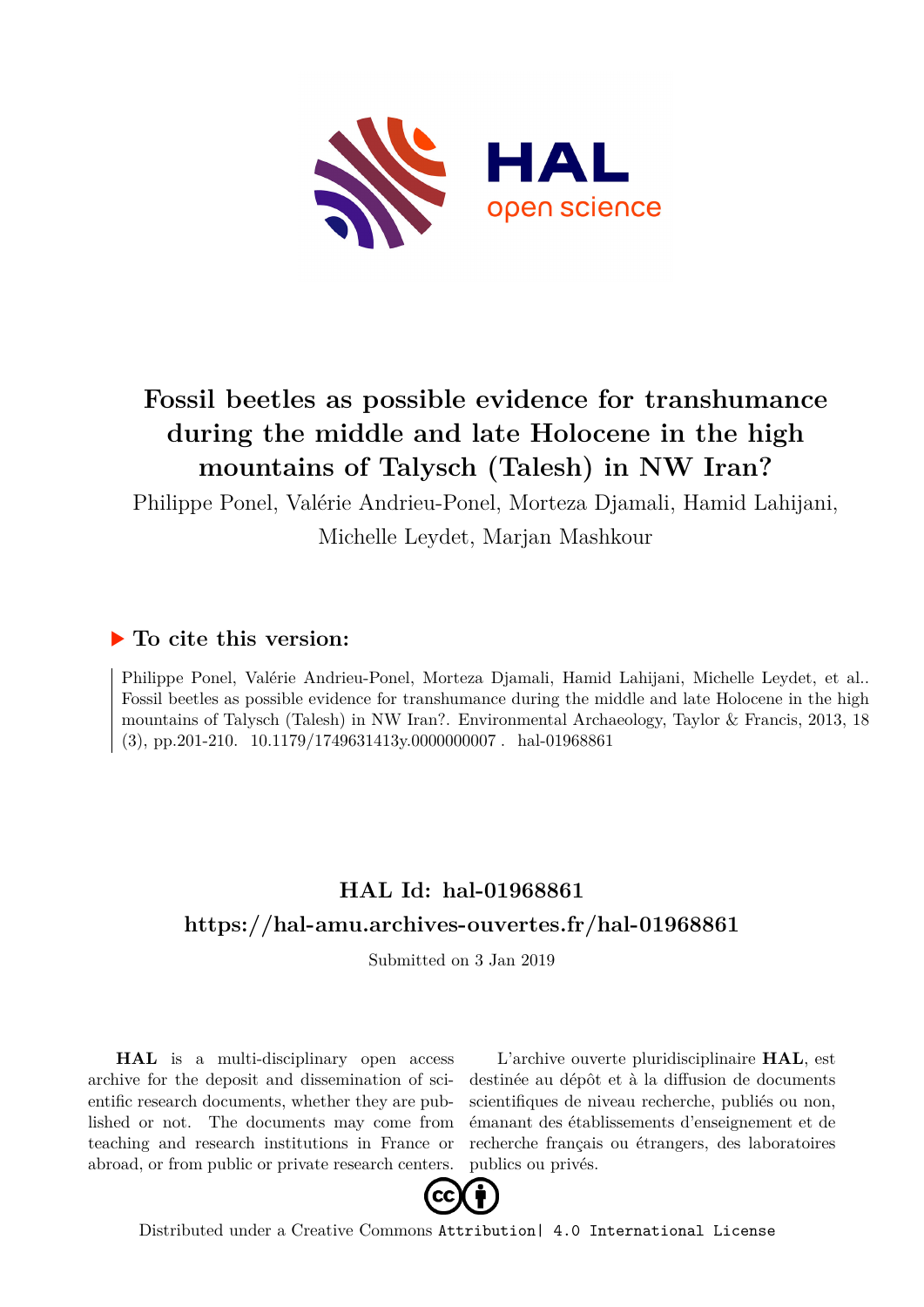# Fossil beetles as possible evidence for transhumance during the middle and late Holocene in the high mountains of Talysch (Talesh) in NW Iran?

### Philippe Ponel<sup>1</sup>, Valérie Andrieu-Ponel<sup>1</sup>, Morteza Djamali<sup>1</sup>, Hamid Lahijani<sup>2</sup>, Michelle Leydet<sup>1</sup>, Marjan Mashkour<sup>3</sup>

<sup>1</sup>IMBE-CNRS-IRD-UAPV, Aix-Marseille Université, Technopôle de l'Environnement Arbois-Méditerranée, BP 80, F-13545 Aix-en-Provence cedex 04, France, <sup>2</sup>Iranian National Institute for Oceanography (INIO), No. 9 Etemad Zadeh Street, West Fatemi Ave., 14155-4781 Tehran, Iran, <sup>3</sup>Laboratoire d'Archéozoologie et Archéobotanique, UMR 7209 CNRS, Département Ecologie et Gestion de la Biodiversité, Muséum National d'Histoire Naturelle (MNHN), 55 rue Buffon, 75005 Paris, France

A short sediment core (300 cm) was retrieved from a peaty deposit in the northeastern corner of Lake Neor in NW Iran yielding a 6500-year-old sequence relatively rich in pollen and beetle remains. Beetle assemblages contained a significant amount of coprophagous and coprophilous species all along the core. Pollen spectra suggest an open steppe landscape typical of the modern Irano-Turanian highlands with pollen indicators of agro-pastoral activities and also the proximity of the mesic temperate Hyrcanian forest to the east. Together, insect and pollen evidence, in agreement with the archaeological evidence for NW Iran, suggest that pastoralism was practised in the high elevation surroundings of Neor in Talysch Mountains at least since ca. 6500 years ago. This preliminary study highlights the strong potential of palaeoentomological investigations in furthering our understanding of the history of pastoralism in the Middle East.

Keywords: Coleoptera, Pollen, Holocene, Iran, Neor lake, Pastoralism

#### Introduction

Recent high-resolution palaeoecological investigations of lake and peat deposits have been very informative in detecting high-frequency climatic events, reconstructing human impact on ecosystems, and understanding socio-economic changes driven by climatic and historical events in the Middle East (Neumann et al. 2007; Ramezani et al. 2008; Djamali et al. 2009b). In Lake Maharlou in southern Zagros, significant human activity is implicated in causing a large-scale deforestation event, leading to an almost total destruction of Pistacia-Amygdalus steppe forest contemporaneous with the Achaemenid period (Djamali et al. 2008). However, despite the importance of pollen analysis in reconstructing past vegetation change in relation to climate change and human activities, and the recent development of studies aiming to improve the interpretation of fossil pollen assemblages in Iran (Djamali et al. 2009a), it seems that the identification and classification of anthropogenic indicator pollen taxa is less clear or more poorly known in the Middle East and even Central Asia compared to Europe and the Mediterranean region (e.g. Djamali et al. 2008; Miehe et al. 2009). However, at Lake Almalou, in the first palaeoentomological environment reconstruction in the Middle East, Djamali et al. (2009b) considered the discovery of dung beetle remains in layers corresponding to the Achaemenid period (2450–2220 cal. yr BP) to be possible evidence for intensive agro-pastoral activity in this region.

In the present study, we use fossil beetle analysis as a tool to complement pollen for finding traces of pastoralism in the Lake Neor region in NW Iran. The area has several interesting ecological and archaeological characteristics. First, it is located at the limit of two contrasting climatic systems: the temperate humid

Correspondence to: Philippe Ponel, IMBE-CNRS-IRD-UAPV, Aix-Marseille Université, Technopôle de l'Environnement Arbois-Méditerranée, BP 80, F-13545 Aix-en-Provence cedex 04, France. Email: [philippe.ponel@imbe.fr](mailto:philippe.ponel@imbe.fr)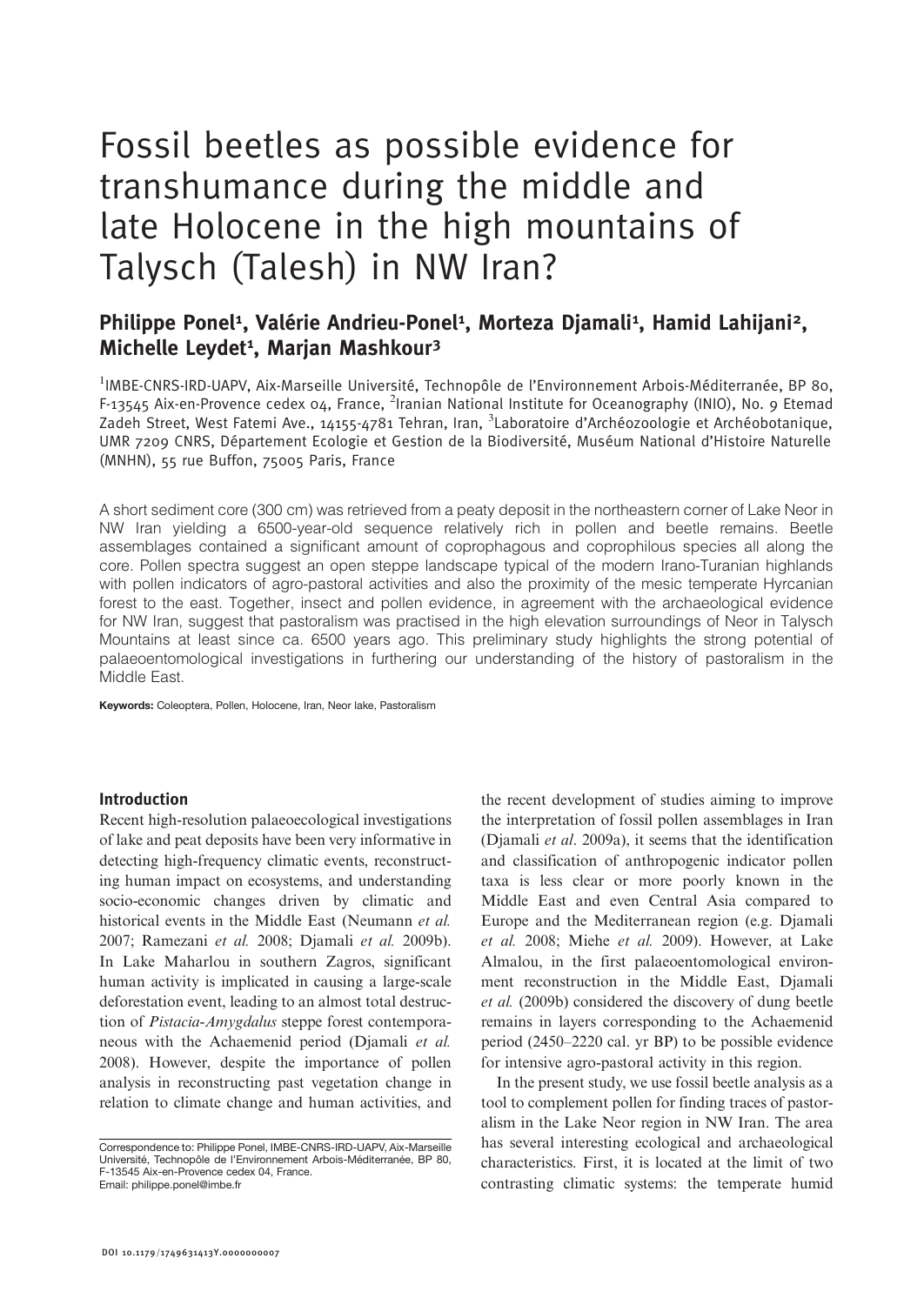South Caspian climate in the east and semi-arid continental climate of Irano-Armenian plateau. Second, it lies at the extreme eastern limit of the Irano-Armenian montane steppes and is very close to the Hyrcanian forest (South Caspian forest) in the east. Third, the area still hosts nomadic tribes, and was densely populated in the past as shown in the archaeological records (Fahimi 2004; Kazua and Fahimi 2005; Khalatbari 2004; Mashkour 2005; Nokandeh 2005). These features suggest a high potential for the site to provide evidence of the past vegetation, climate and the history of agro-pastoralism.

The two main objectives of this study are therefore

- (i) to reconstruct the mid- to late-Holocene palaeoenvironment of Lake Neor region using both beetle and pollen analyses;
- (ii) to evaluate the potential of fossil beetles for understanding the history of pastoralism in a typical Middle Eastern mountainous region.

#### Physical Setting

Lake Neor (also Neur) is a freshwater lake of tectonic origin located in a high altitude intermontane closed basin (ca. 2480 m a.s.l.) in the Talesh Mountains (also Talysch) which form a high continuous range separating the Caspian Sea basin in the east from the high plateau of Azerbaijan in the west (Fig. 1). The lake is about 4000 m long and 1000 m wide. Mean water depth is ca. 2 m with a maximum of 5·5 m in the SE corner (Nejadsattari 1978). In several places where springs enter the lake, peat bogs have been encroaching towards the central part of the lake (see letter P in Fig. 1).

#### Flora and Vegetation

Lake Neor region is located about 10 km to the west of the Hyrcanian forest which borders the southern plains of the Caspian Sea and the northern foothills of the Alborz Mountains. This forest is located in the extreme southeastern extension of the Euro-Siberian floristic region which receives moisture from Mediterranean, North Atlantic, Black Sea and particularly the Caspian Sea nearly all the year round. The higher altitude vegetation belts of this forest in Assalem (45 km to the SE of the lake) consist of a forest dominated by Fagus orientalis – Vaccinium arctostaphylos – Ilex aquifolium communities (1200–1800 m), a strongly disturbed and almost completely destroyed belt (1800–2100 m) potentially occupied by Fagus orientalis – Carpinus orientalis mixed forest, and Carpinus orientalis open scrubs at 2100–2600 m (Assadollahi 1980). More to the west, the high range of Talesh blocks the humid air masses of the Caspian Sea and deprives the western slopes of this mountain range of moisture

(Fig. 1). This leads to the development of typical Irano-Turanian montane steppes with occasional intruded plants of Euro-Siberian origin. In a recently published map representing the main vegetation types of Ardebil-Astara region (Sharifi 2009), the western slopes of mountain ranges in the immediate vicinity of Lake Neor are covered by an Irano-Turanian thorn-cushion montane steppe vegetation dominated by Onobrychis cornuta – Astragalus sp. – Agropyron communities. The eastern slopes are, however, dominated by Festuca heterophyllum – Trifolium montana communities. The vegetation around Lake Neor is under strong grazing activity as evidenced by the presence of many ruderal plants including Rumex, Plantago etc.

The most important plants growing in peaty soil on the lake banks can be listed as: Cyperaceae, Ranunculus sp., Butomus umbellatus, mosses (Amblystegiaceae cf Drepanocladus sp.), a liverwort species (Riccia cf cavernosa). While Riccia almost completely disappears before being incorporated in the peat, the moss species seems to be an important peat-forming taxon in the absence of Sphagnum spp. in the Iranian flora.

#### Material and Methods

#### Coring

Coring was carried out with a Russian-type corer. A 300-cm sedimentary sequence was extracted from a peaty area located in the North-East part of the lake (Fig. 1). This place was chosen for beetle analysis because it was located close to a small tributary, able to transport and deposit dead insects from a wider catchment basin. The upper 50 cm of the core was made up of a network of helophytic plant roots, fluid sediment and water; it was not recovered.

#### Lithology and Chronology

The lower parts of the core (270–300 cm) were lacustrine organic muds, overlain by a peat deposit from around 230 cm upwards. Three radiocarbon dates were performed on bulk sediment (Table 1). The age calibrations were done in Calib 5.0.2 software (Stuiver et al. 1998) and the age-depth model was constructed in the software package CLAM (Blaauw 2010) run in the software R (R Development Core Team 2010).

#### Sample Processing Pollen

Pollen extraction was carried out following Moore et al. (1994) and using successive treatments with HCl, HF and acetolysis. For pollen identifications, we used the pollen reference collection of IMBE including reference slides of Iranian flora as well as the pollen atlases of Europe and N. Africa (Reille 1992, 1995, 1998; Beug 2004) and also pollen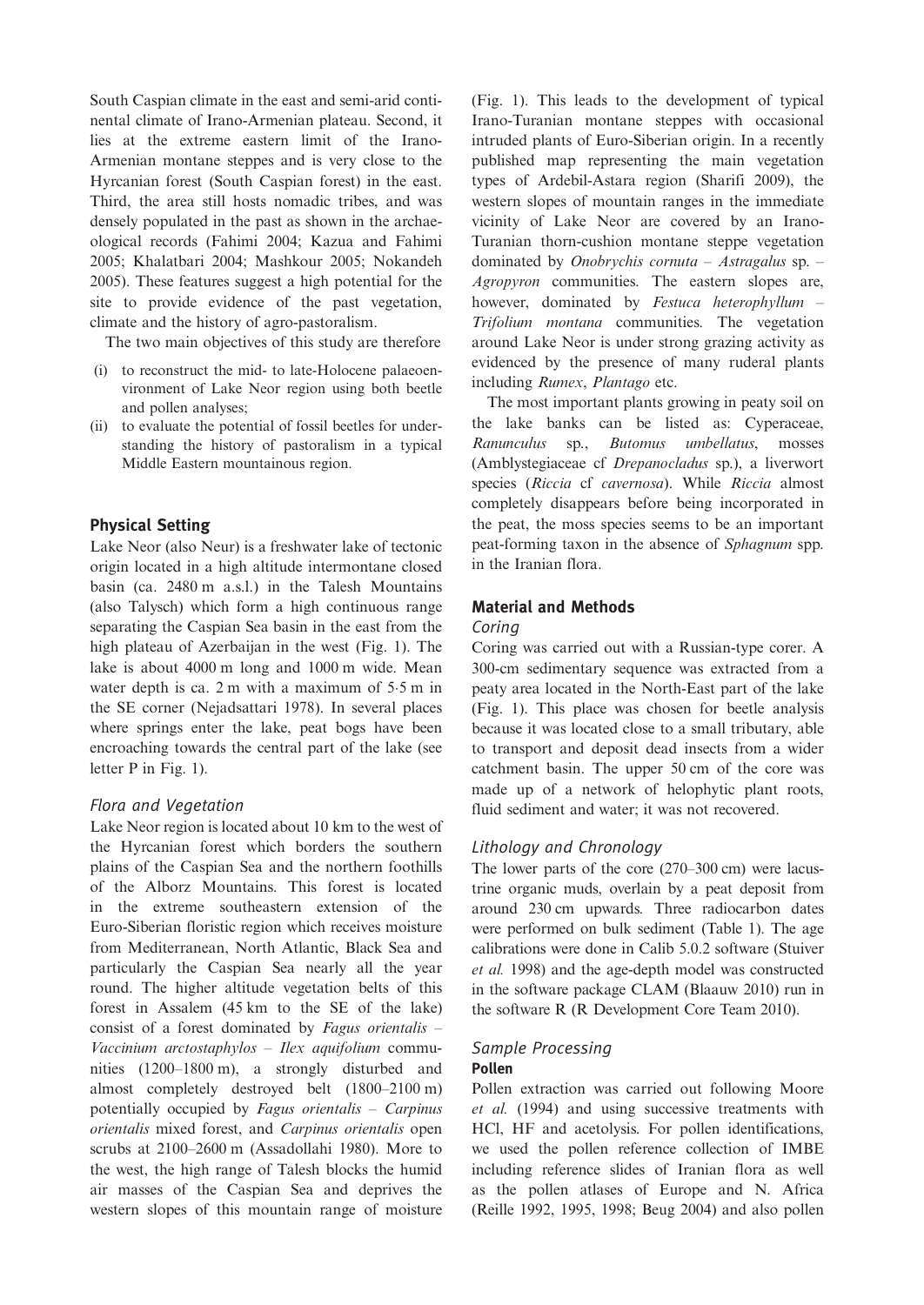

Figure 1 Location map of Lake Neor in NW Iran (A and B) and the coring site in NW of the lake (C). P marks the positions of peat bogs and concentric circles mark the coring site.

morphological data in van Zeist and Bottema (1977). A total of 20 samples were analysed. New samples will be analysed in the near future to improve the time resolution. Hygrophilous and aquatic plants (in particular Cyperaceae, which are over-represented) as well as non-pollen palynomorphs (NPPs), among them fungal spores, algal cysts and animal microremains, have been excluded from the pollen sum (PS).

#### Beetles

The sedimentary profile was cut into 25 samples for insect analysis. Each sample was 10-cm thick and ca. 140 cm3 in volume. The 25 insect samples numbered from 1 (bottom) to 25 (top of the sequence) span continuously the entire sedimentary profile (250 cm), from the surface to the rocky bottom of the lake. The fossils were extracted using the method recommended by Coope (1986), and identifications were made by direct comparison with specimens from a modern reference collection. Ecological interpretation and biogeographical data are derived from Koch (1989a, 1989b, 1992), Böhme (2005), and Löbl and Smetana (2003–2010).

#### Results

#### Pollen

The mean PS is 365 (NPPs excluded) and the total of taxa identified (NPPs included) is 147. The pollen

| Sample No. | Depth (cm) | Lab code  | $14$ C age (yr BP)    | Calibrated age (cal yr BP) | Material dated |
|------------|------------|-----------|-----------------------|----------------------------|----------------|
| Neor NE-A1 | 64–65      | Poz-29447 | 110.79 $\pm$ 0.36 pMC | $90 + 29$                  | Peat           |
| Neor NE-A2 | 150–151    | Poz-29448 | $2780 + 30$ BP        | $2872 + 80$                | Peat           |
| Neor NE-A3 | 282-283    | Poz-29449 | $5410 + 35$ BP        | $6235 + 57$                | Gytja          |

\*Calibrated dates are reported as the mean of the 2σ ranges with highest probability. Age-depth model corresponding to these ages are depicted in Fig. 2.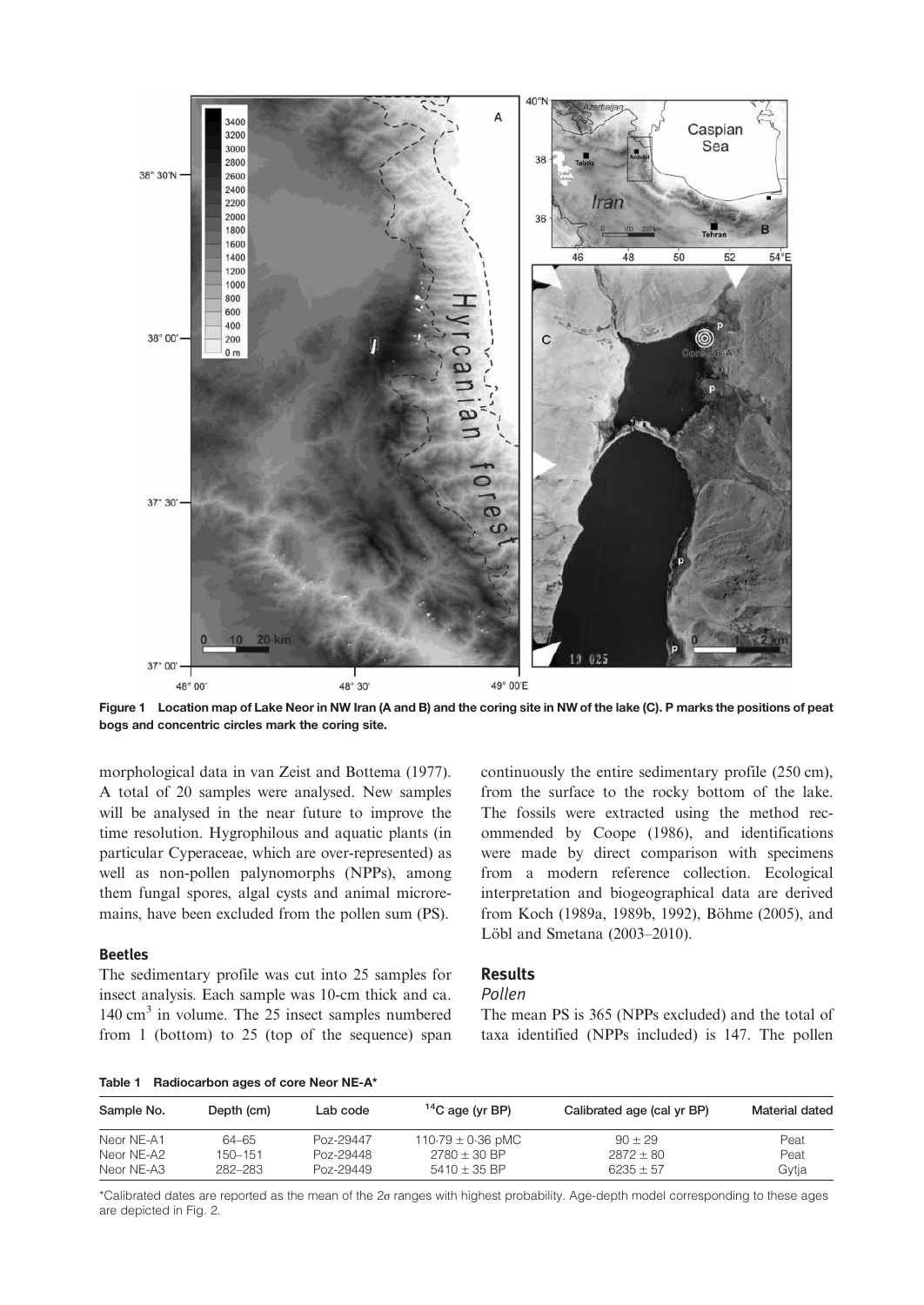concentration is low as is often the case in pollen spectra coming from peat deposits of arid environments (Djamali 2008). The lower 20 cm of the core was depleted of pollen as well as the sample situated at 113 cm that was mainly made up of charcoal particles, indicating important fire event(s). The flora identified in the pollen record is typical of NW Iran with a mixture of both Hyrcanian phytogeographical zone (nowadays occupying the southern edges of Caspian Sea) and the Irano-Turanian region of the Azerbaijan plateau. Many taxa indicators of livestock breeding or associated with cultural activities were recognised in the whole of the pollen record testifying to early anthropogenic activities in the Talesh mountains. The description of the vegetation history recorded at Lake Neor relies on the simplified pollen diagram presented in Fig. 2 and is particularly focused on the impact of human activities on the environment.

The mean relative frequencies of the tree pollen remain very low  $(<20\%$  of the PS) throughout the sequence. The Hyrcanian forest is represented by low values of Fagus (2%), Carpinus (2%), Acer and median values of deciduous Quercus (10%). Usually, the pollen of Fagus is not a long distance transported pollen but the presence of in situ Fagus forest cannot occur over 2000 m above sea level and it is extremely probable that this pollen has come from areas of lower altitudes, bordering the southern coast of the

Caspian Sea. The landscape around the lake was mainly occupied by grass steppes with Poaceae (24·8%), Artemisia (23%), Chenopodiaceae (3·6%) and several Compositae (Anthemis, Aster, various species of *Centaurea*, *Cirsium*, *Cichorioideae*, Cousinia, Echinops, Evax). Fabaceae observed at Neor are diverse and comprise (ascending order): Ononis-type, Hedysarum-type, Lotus-type, Ulex, Lupinus-type; some of them could have been cultivated (Lupinus) to feed regional human populations or used as fodder plants (Hedysarum and Lupinus) for the livestock. The presence of crop plants is noted from the bottom of the core and comprises undifferentiated Cerealia and Secale associated with arable weeds (Turgenia latifolia, Centaurea cyanus, C. solstitialis and Polygonum aviculare), and fruit trees (Prunus, Juglans, Olea). The regular pollen occurrence of nitrophilous plants and ruderals (Plantago lanceolata, Cichorioideae, Polygonum aviculare, Urtica) seems to indicate that farmers reared livestock in the vicinity of the site. Frequent visits to the edge of the lake by mammal herds can also explain the high values of fungal spores, some of which are dependent on mammal dung.

The depositional environment changes from the bottom to the top, passing from a lacustrine stage to a terrestrial environment when a peat bog forms (Fig. 3). These two phases are recorded in the pollen spectra by the presence of many aquatic or



Figure 2 Age-depth model and stratigraphy of core Neor NE-A.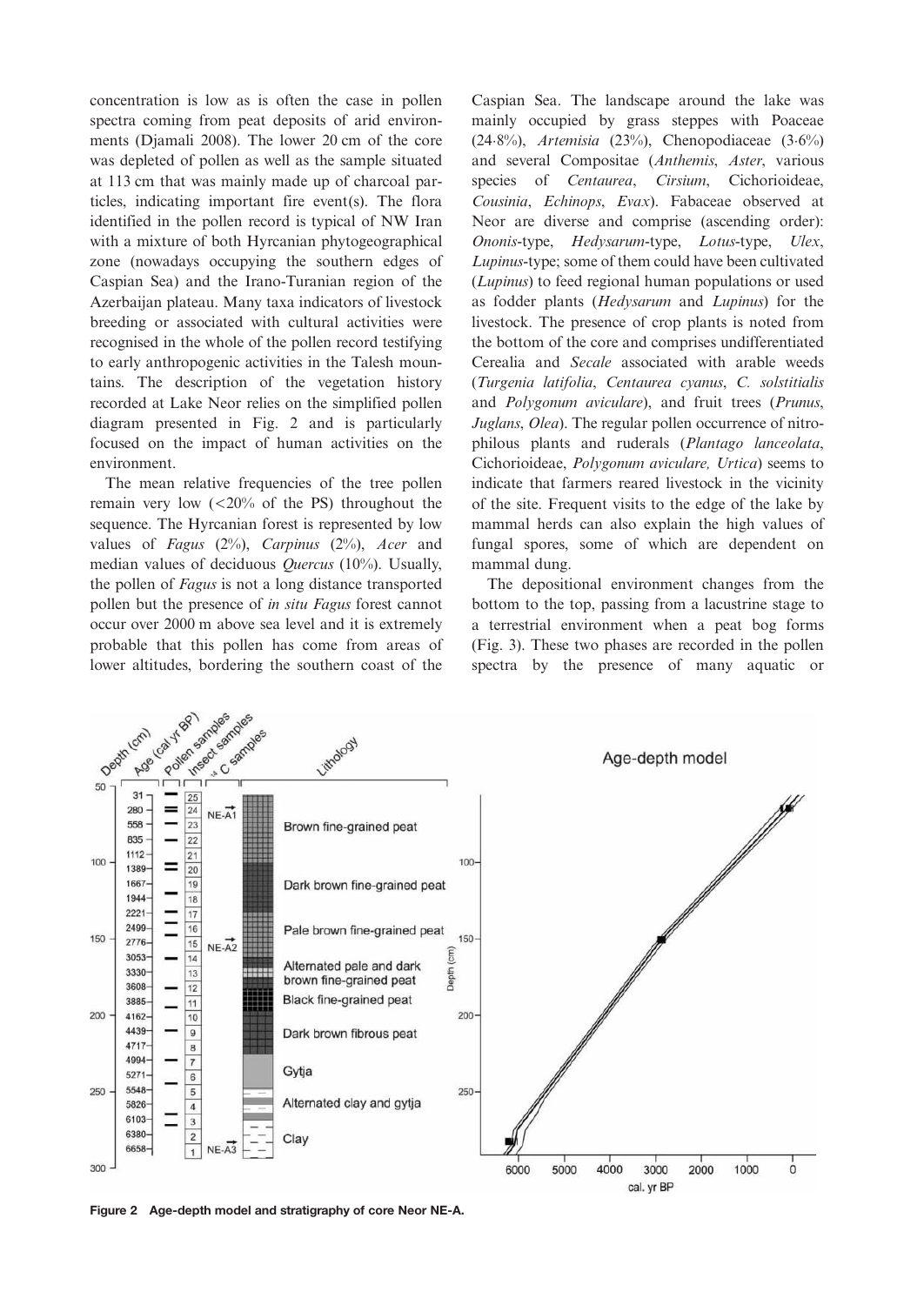

Figure 3 Pollen percentage diagram and insect frequency diagram from Lake Neor.

hygrophilous plants during the lacustrine stage (between ca. 6100 cal BP/4150 BC and 4700 cal BP/2750 BC) and their decline upwards (but not disappearance) indicates that water holes could persist when the Cyperaceae peat bog expanded.

#### Coleoptera

A total of 63 taxa of Coleoptera (beetles) were identified in the sedimentary sequence (Table 2). Other orders are Heteroptera, with three taxa, and Hymenoptera, represented by unidentified ant fragments (Formicidae). Beetle fragments are present throughout the sequence but there is a clear impoverishment of the assemblages in the middle part of the sequence, and no insects were recovered from sample 14. This could be attributed to a change in taphonomic conditions. Most of the taxa identified in the sedimentary sequence are present today in Iran (Löbl and Smetana 2003–2010). The ecological requirements of beetles contained in fossil assemblages are diverse, including hygrophilous, aquatic, coprophagous/ coprophilous, herb-dependent and tree-dependent Coleoptera. Only the three last categories will be included in the synthetic diagram (Fig. 3) and discussed here.

Two important genera of coprophagous Coleoptera are present throughout the sequence, Onthophagus and Aphodius. At Neor, Aphodius is present in almost every beetle assemblage, whereas Onthophagus is less frequent. Both taxa feed on dung deposited by big mammals. The adults of *Onthophagus* lay eggs in burrows excavated in the substratum below the dung, whereas *Aphodius* species live during larval and adult stages inside the mass of excrement itself. Both genera are represented by hundreds of species in the Palaearctic region. Cercyon is a Hydrophilidae genus mainly associated with dung and decaying plant debris. Another beetle category associated with dung are the coprophilous insect genera Oxytelus and Platysthetus that prey upon small Arthropods such as Diptera larvae and mites that in turn feed on excrement.

Herb-dependent Coleoptera belong to three main families: Chrysomelidae, Bruchidae and Curculionidae. Donacia is a leaf beetle genus including about 22 West Palaearctic species, all of them associated with aquatic or helophytic plants. The flea beetles Longitarsus and Chaetocnema belong to two large genera that include hundreds of monophagous or oligophagous insects, associated with a wide variety of herbaceous plants. Bruchus/Bruchidius are almost exclusively dependent on Fabaceae, and develop inside the seeds during the larval stages. The weevil genus Sitona is also associated with Fabaceae and feeds on leaves and stems both adult and larva. Two other weevil taxa are associated with aquatic or helophytic plants: *Bagous* is a truly aquatic genus that feeds on Potamogeton, Utricularia, Ceratophyllum, Stratiotes, Callitriche, according to the species, and Notaris cf. scirpi that lives on Carex.

Tree-dependent Coleoptera are represented by a unique specimen that occurs in sample 22 only. This insect is *Rhynchaenus fagi*; as suggested by its name, this minute weevil is mainly associated with Fagus (Hoffmann 1958), although it is also recorded on some other broadleaved trees. This is a widespread species occurring in most of the Palaearctic region.

#### **Discussion**

The importance of herb-dependent taxa, along with the almost complete absence of tree-dependent taxa suggests that the environment was open throughout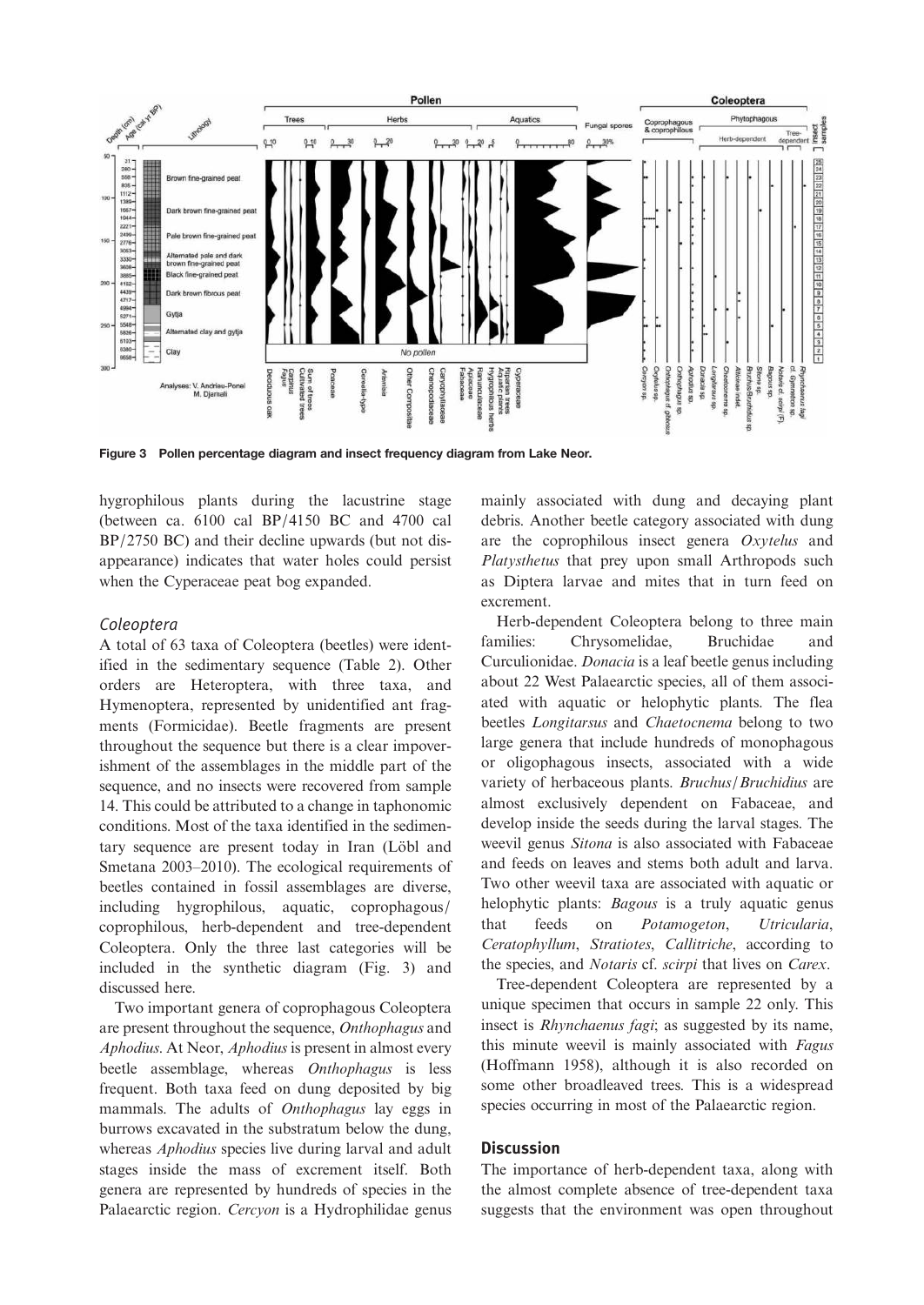#### Table 2 Coleoptera from Lake Neor

| Sample number                        | 1       | $\overline{2}$ | 3       | Δ       | 5              | 6              |         | 8        | 9                   | 10          | 11      | 12       | 13          | 14      | 15      | 16      | 17          | 18          | 19             | 20             | 21             | 22        | 23            | 24            | 25        |
|--------------------------------------|---------|----------------|---------|---------|----------------|----------------|---------|----------|---------------------|-------------|---------|----------|-------------|---------|---------|---------|-------------|-------------|----------------|----------------|----------------|-----------|---------------|---------------|-----------|
| Sample depth                         | 290-300 | 280-290        | 270-280 | 260-270 | 250-260        | 240-250        | 230-240 | 220-230  | $210 - 220$         | $200 - 210$ | 190-200 | 180-190  | $170 - 180$ | 160-170 | 150-160 | 140-150 | $130 - 140$ | $120 - 130$ | $110 - 120$    | $100 - 110$    | $90 - 100$     | $80 - 90$ | $70 - 80$     | $60 - 70$     | $52 - 60$ |
| Coleoptera                           |         |                |         |         |                |                |         |          |                     |             |         |          |             |         |         |         |             |             |                |                |                |           |               |               |           |
| Carabidae                            |         |                |         |         |                |                |         |          |                     |             |         |          |             |         |         |         |             |             |                |                |                |           |               |               |           |
| Notiophilus sp.                      |         |                |         |         |                |                |         |          |                     |             |         |          |             |         |         |         |             |             |                |                |                |           |               |               |           |
| Elaphrus cf. riparius L.             |         |                |         |         |                |                |         |          |                     |             |         |          |             |         |         |         |             |             |                |                |                |           |               |               |           |
| Dyschirius sp.                       |         |                |         |         |                |                |         |          |                     |             |         |          |             |         |         |         |             |             |                |                |                |           |               |               |           |
| Bembidion cf. quadripustulatum Serv. |         |                |         |         |                |                |         |          |                     |             |         |          |             |         |         |         |             |             |                |                |                |           |               |               |           |
| Bembidion sp. A                      |         |                |         |         |                |                |         |          |                     |             |         |          |             |         |         |         |             |             |                |                |                |           |               |               |           |
| Bembidion sp. B                      |         |                |         |         |                |                |         |          |                     |             |         |          |             |         |         |         |             |             |                |                |                |           |               |               |           |
| Bembidion sp. C                      |         |                |         |         |                |                |         |          |                     |             |         |          |             |         |         |         |             |             |                |                |                |           |               |               |           |
| Bembidion sp. D                      |         |                |         |         |                |                |         |          |                     |             |         |          |             |         |         |         |             |             |                |                |                |           |               |               |           |
| Bembidion spp.                       |         |                |         |         |                |                |         |          |                     |             |         |          |             |         |         |         |             |             |                |                |                |           |               |               |           |
| Carabidae indet.                     |         |                |         |         |                |                |         |          |                     |             |         |          |             |         |         |         |             |             |                |                |                |           |               |               |           |
| Agonum (Europhilus) sp.              |         |                |         |         |                |                |         |          | 3                   |             |         |          |             |         |         |         |             |             |                |                |                |           |               |               |           |
| Dytiscidae                           |         |                |         |         |                |                |         |          |                     |             |         |          |             |         |         |         |             |             |                |                |                |           |               |               |           |
| Hygrotus inaequalis (F.)             |         |                |         |         |                |                |         |          |                     |             |         |          |             |         |         |         |             |             |                |                |                |           |               |               |           |
| Noterus sp.                          |         |                |         |         |                |                |         |          |                     |             |         |          |             |         |         |         |             |             |                |                |                |           |               |               |           |
| Cf. Agabus sp.                       |         |                |         |         |                |                |         |          |                     |             |         |          |             |         |         |         |             |             |                |                |                |           |               |               |           |
| Cf. Rhanthus sp.                     |         |                |         |         |                |                |         |          |                     |             |         |          |             |         |         |         |             |             |                |                |                |           |               |               |           |
| Dytiscidae indet.                    |         |                |         |         |                |                |         |          |                     |             |         |          |             |         |         |         |             |             |                |                |                |           | 3             |               |           |
| Hydraenidae                          |         |                |         |         |                |                |         |          |                     |             |         |          |             |         |         |         |             |             |                |                |                |           |               |               |           |
| Ochthebius cf. minimus               |         |                |         |         |                |                |         |          |                     |             |         |          |             |         |         |         |             |             |                | $\overline{c}$ |                |           |               |               |           |
|                                      |         |                |         |         | $\overline{c}$ |                |         |          | 5<br>$\overline{1}$ | 5           |         |          |             |         |         |         |             |             | 3              |                | 3              |           | $\mathcal{P}$ |               |           |
| Helophorus spp.                      |         |                |         |         |                |                |         |          |                     |             |         |          |             |         |         |         |             |             |                |                |                |           |               |               |           |
| Hydrophilidae                        |         |                |         |         |                |                |         |          |                     |             |         |          |             |         |         |         |             |             |                |                |                |           |               |               |           |
| Cercyon sp.                          |         |                |         |         |                |                |         |          |                     |             |         |          |             |         |         |         |             |             |                |                |                |           |               |               |           |
| Laccobius sp.                        |         |                |         |         |                |                |         |          |                     |             |         |          |             |         |         |         |             |             |                |                |                |           |               |               |           |
| Enochrus spp.                        |         |                |         |         |                |                |         |          |                     |             |         |          |             |         |         |         |             |             |                |                |                |           |               | $\mathcal{P}$ |           |
| Hydrophilidae indet.                 |         |                |         |         |                |                |         |          |                     |             |         |          |             |         |         |         |             |             |                |                |                |           |               |               |           |
| Ptiliidae                            |         |                |         |         |                |                |         |          |                     |             |         |          |             |         |         |         |             |             |                |                |                |           |               |               |           |
| Acrotrichis sp.                      |         |                |         |         |                |                |         |          | $\mathfrak{D}$      |             |         |          |             |         |         |         |             |             |                |                |                |           |               |               |           |
| Staphylinidae                        |         |                |         |         |                |                |         |          |                     |             |         |          |             |         |         |         |             |             |                |                |                |           |               |               |           |
| Eucnecosum brachypterum (Grav)       |         |                |         |         |                |                |         |          |                     |             | 6       | 3        |             |         |         |         |             |             |                |                |                |           |               |               |           |
| Omaliinae indet.                     |         |                |         |         |                |                |         |          |                     |             |         |          |             |         |         |         |             |             |                |                |                |           |               |               |           |
| Oxytelus spp.                        |         |                |         |         |                |                |         |          |                     |             |         |          |             |         |         |         |             |             |                |                |                |           |               |               |           |
| Platysthetus cf. cornutus (Grav.)    |         |                |         |         |                |                |         |          |                     |             |         |          |             |         |         |         |             |             |                |                |                |           |               |               |           |
| Platysthetus cf. nodifrons Mannh.    |         |                |         |         |                |                |         |          |                     |             |         |          |             |         |         |         |             |             |                |                |                |           |               |               |           |
| Bledius sp.                          |         |                |         |         |                |                |         |          |                     |             |         |          |             |         |         |         |             |             |                |                |                |           |               |               |           |
| Stenus spp.                          |         |                |         |         |                |                |         |          |                     |             |         |          |             |         |         |         |             |             |                |                |                |           |               |               |           |
| Quedius/Philonthus spp.              |         |                |         |         |                |                |         |          |                     |             |         |          |             |         |         |         |             |             |                |                |                |           |               |               |           |
| Tachyporus sp.                       |         |                |         |         |                |                |         |          |                     |             |         |          |             |         |         |         |             |             |                |                |                |           |               |               |           |
| Tachinus sp.                         |         |                |         |         |                |                |         |          |                     |             |         |          |             |         |         |         |             |             |                |                |                |           |               |               |           |
| Aleocharinae indet.                  |         |                |         |         |                | $\overline{c}$ |         | $\Delta$ | 16                  | 11          | 12      | $\Delta$ |             |         |         |         |             |             | $\overline{c}$ |                | $\overline{c}$ |           |               |               |           |
| Staphylinidae indet.                 |         |                |         |         |                |                |         |          |                     |             |         | 2        |             |         |         |         |             |             |                |                |                |           |               |               |           |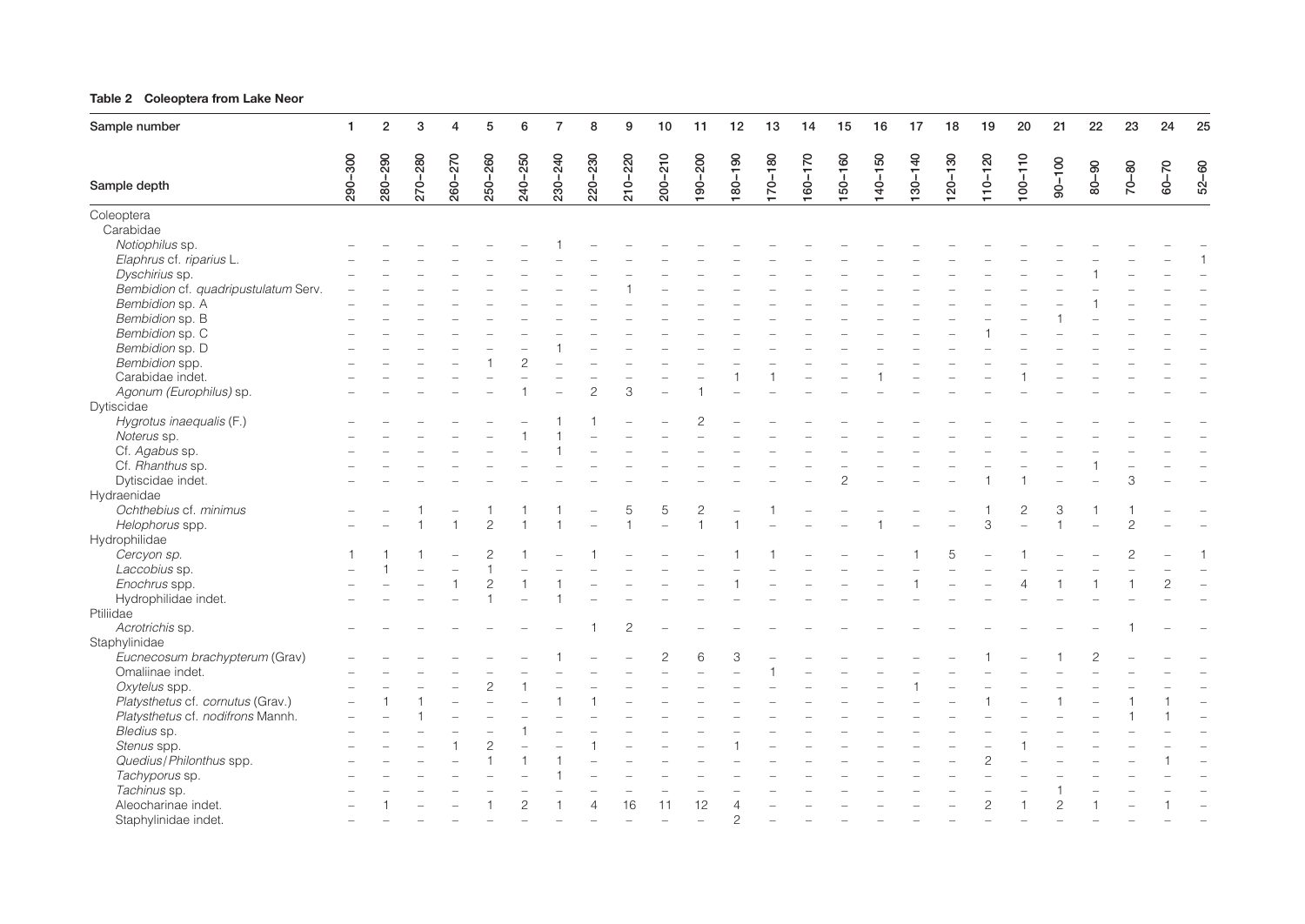| Elateridae                                           |                |  |                |  |                |                |                |                |   |  |                |                |                |  |   |   |                |
|------------------------------------------------------|----------------|--|----------------|--|----------------|----------------|----------------|----------------|---|--|----------------|----------------|----------------|--|---|---|----------------|
| Elateridae indet.                                    |                |  |                |  |                |                |                |                |   |  |                |                |                |  |   |   |                |
| Helodidae                                            |                |  |                |  |                |                |                |                |   |  |                |                |                |  |   |   |                |
| Helodidae indet.                                     |                |  | $\overline{1}$ |  |                | $\overline{7}$ | $\overline{7}$ | 12             | 3 |  |                |                |                |  |   |   |                |
| Dryopidae                                            |                |  |                |  |                |                |                |                |   |  |                |                |                |  |   |   |                |
| Dryops sp.                                           |                |  |                |  |                |                |                |                |   |  |                |                |                |  | 2 |   |                |
| Dryopidae indet.                                     |                |  |                |  |                |                |                |                |   |  |                |                |                |  |   |   |                |
| Heteroceridae                                        |                |  |                |  |                |                |                |                |   |  |                |                |                |  |   |   |                |
| Heterocerus sp.                                      |                |  |                |  |                |                |                |                |   |  |                |                |                |  |   |   |                |
| Cucujidae                                            |                |  |                |  |                |                |                |                |   |  |                |                |                |  |   |   |                |
| Airaphilus sp.                                       |                |  |                |  |                |                |                |                |   |  |                |                |                |  |   |   |                |
| Cryptophagidae                                       |                |  |                |  |                |                |                |                |   |  |                |                |                |  |   |   |                |
| Cf. Atomaria spp.                                    |                |  |                |  | 2              |                |                |                |   |  |                |                |                |  |   |   |                |
| Cryptophagus sp.                                     |                |  |                |  |                |                |                |                |   |  |                |                |                |  |   |   |                |
| Phalacridae                                          |                |  |                |  |                |                |                |                |   |  |                |                |                |  |   |   |                |
| Phalacridae indet.                                   |                |  |                |  |                |                |                |                |   |  |                |                |                |  |   |   |                |
| Lathridiidae                                         |                |  |                |  |                |                |                |                |   |  |                |                |                |  |   |   |                |
| Corticariini indet.                                  |                |  |                |  |                |                |                |                |   |  |                |                |                |  |   |   |                |
| Coccinellidae                                        |                |  |                |  |                |                |                |                |   |  |                |                |                |  |   |   |                |
| Coccidula rufa (Hbst.)                               |                |  |                |  |                |                |                |                |   |  |                |                |                |  |   |   |                |
| Coccinellidae indet.                                 |                |  |                |  |                |                |                |                |   |  |                |                |                |  |   |   |                |
| Anthicidae                                           |                |  |                |  |                |                |                |                |   |  |                |                |                |  |   |   |                |
| Anthicus sp.                                         |                |  |                |  |                |                |                |                |   |  |                |                |                |  |   |   |                |
| Tenebrionidae                                        |                |  |                |  |                |                |                |                |   |  |                |                |                |  |   |   |                |
| Opatrinae indet.                                     |                |  |                |  |                |                |                |                |   |  |                |                |                |  |   |   |                |
| Scarabaeidae                                         |                |  |                |  |                |                |                |                |   |  |                |                |                |  |   |   |                |
|                                                      |                |  |                |  |                |                |                |                |   |  |                |                |                |  |   |   |                |
| Onthophagus cf. gibbosus (Scriba)<br>Onthophagus sp. |                |  |                |  |                |                |                |                |   |  |                |                |                |  |   |   |                |
|                                                      |                |  |                |  |                |                |                |                |   |  | $\overline{1}$ | $\overline{1}$ | $\overline{1}$ |  |   |   |                |
| Aphodius spp.                                        |                |  |                |  |                |                |                |                |   |  |                |                |                |  |   |   |                |
| Chrysomelidae                                        |                |  |                |  |                |                |                |                |   |  |                |                |                |  |   |   |                |
| Donacia sp.                                          |                |  |                |  |                |                |                |                |   |  |                |                |                |  |   |   |                |
| Longitarsus sp.                                      |                |  |                |  |                |                |                |                |   |  |                |                |                |  |   |   |                |
| Chaetocnema sp.                                      |                |  |                |  |                |                |                |                |   |  |                |                |                |  |   |   |                |
| Alticinae indet.                                     |                |  |                |  |                |                |                |                |   |  |                |                |                |  |   |   |                |
| <b>Bruchidae</b>                                     |                |  |                |  |                |                |                |                |   |  |                |                |                |  |   |   |                |
| Bruchus/Bruchidius sp.                               |                |  |                |  |                |                |                |                |   |  |                |                |                |  |   |   |                |
| Curculionidae                                        |                |  |                |  |                |                |                |                |   |  |                |                |                |  |   |   |                |
| Sitona sp.                                           |                |  |                |  |                |                |                |                |   |  |                |                |                |  |   |   |                |
| Bagous sp.                                           |                |  |                |  |                |                |                |                |   |  |                |                |                |  |   |   |                |
| Notaris cf. scirpi (F.)                              |                |  |                |  |                |                |                |                |   |  |                |                |                |  |   |   |                |
| Cf. Gymnetron sp.                                    |                |  |                |  |                |                |                |                |   |  |                |                |                |  |   |   |                |
| Rhynchaenus fagi (L.)                                |                |  |                |  |                |                |                |                |   |  |                |                |                |  |   |   |                |
| Curculionidae indet.                                 |                |  |                |  |                |                |                |                |   |  |                |                |                |  |   |   |                |
| Hemiptera                                            |                |  |                |  |                |                |                |                |   |  |                |                |                |  |   |   |                |
| Hebrus sp.                                           |                |  |                |  |                |                |                |                | 3 |  |                |                |                |  |   |   |                |
| Saldidae indet.                                      |                |  |                |  |                |                |                |                |   |  |                |                |                |  |   | 2 |                |
| Hemiptera indet.                                     |                |  |                |  |                |                |                | $\overline{c}$ |   |  |                |                |                |  |   |   | $\overline{1}$ |
| Hymenoptera                                          |                |  |                |  |                |                |                |                |   |  |                |                |                |  |   |   |                |
| Formicidae indet.                                    | $\overline{1}$ |  |                |  | $\overline{c}$ |                |                |                |   |  |                |                |                |  |   |   |                |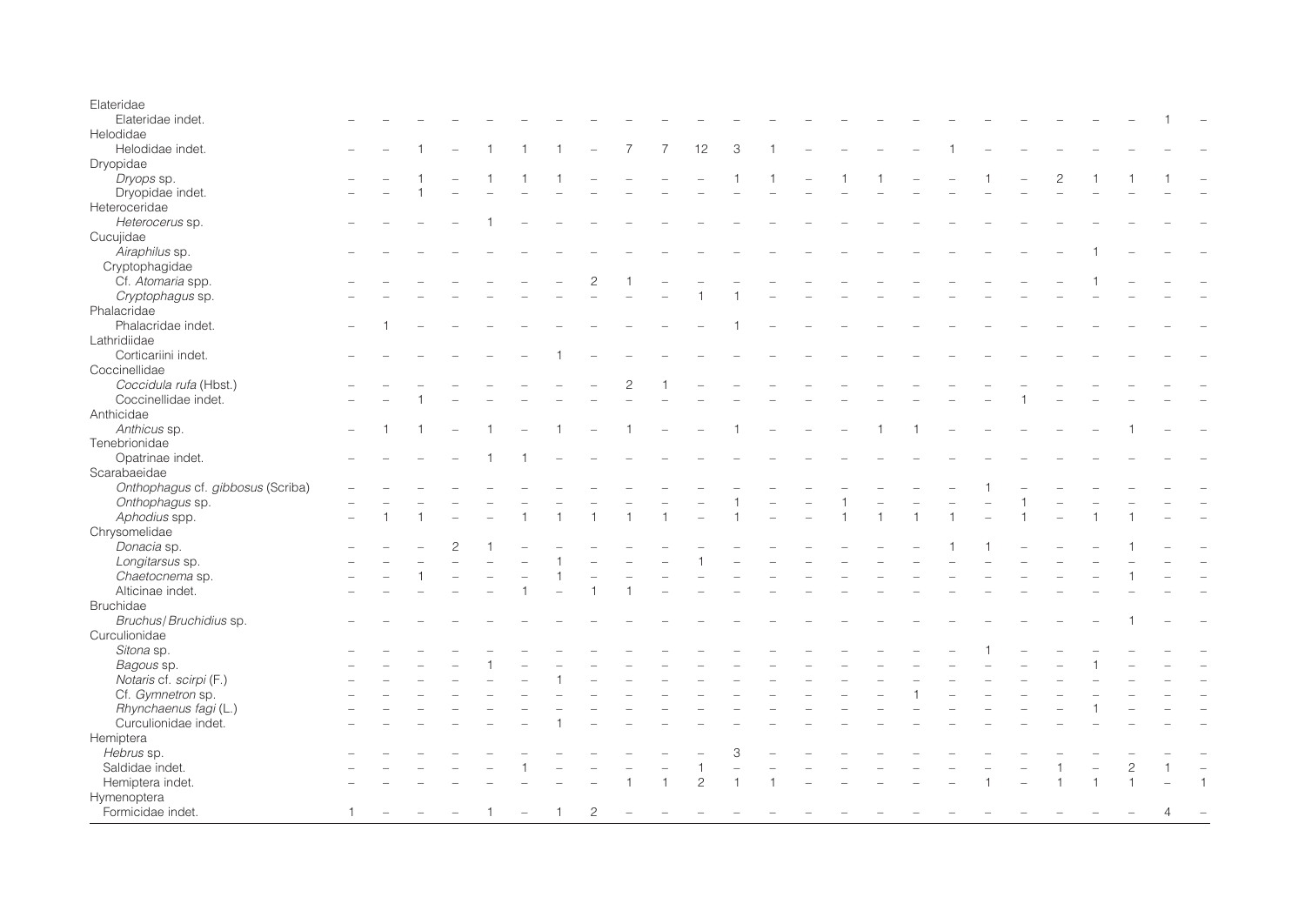the sequence, probably similar to the modern landscape on the Neor Plateau. The isolated occurrence of one specimen of a Fagus-associated weevil (Rhynchaenus fagi) may result from distant transport by wind; however, Fagus was certainly present in the Talesh mountains at this time, probably at lower altitude, on the slopes facing the Caspian Sea (Assadollahi 1980).

Coprophagous and coprophilous Coleoptera are present in every beetle assemblage from the bottom to the top of the sedimentary sequence. They suggest that dung was present throughout the sequence, and indicate the regular presence of medium and large size herbivores, wild and/or domestic. It is impossible to distinguish coprophagous/coprophilous Coleoptera associated with livestock, from Coleoptera associated with wild herbivores, but pollen data support a strong and early human impact expressed by the continuous presence of the pollen of Cerealia, arable weeds and ruderals.

From an archaeological point of view, the radiocarbon dates associated with these organic remains (quoted above) are culturally between the late Neolithic and Chalcolithic periods. The region of Talysh has a very rich archaeological record especially for the Bronze Age and Iron Age periods which was first recognised in the 19th century by Jacques de Morgan, a French scientist and prehistorian who worked in western Iran and later by other archaeologists (Khalatbari 2004; Tadahiko et al. 2003, 2004a, 2004b, 2005). These data, together with recent archaeological investigations, indicate that the region was occupied from the Lower Palaeolithic (Biglari et al. 2004). The discovery of a Late Neolithic site interpreted as a seasonal campsite (Nokandeh 2005; Ghasidian 2005), allows us to hypothesise possible transhumance during this period. The earliest domestication evidence of goats in the adjacent areas, namely the Zagros mountain range, is known to be around the 10 000 BP (Zeder and Hesse 2000). Closer to the Talysh region, in the Qazvin plain, sheep and goat were already domesticated during the seventh millennium BP (Mashkour et al. 1999; Mashkour 2002). In all these regions, the exploitation of upland zones in summer, and lowlands or plains during the winter must have been a necessity for early populations in search for pasture (Bocherens et al. 2001; Mashkour et al. 2005).

The study of the animal bones from an Iron Age site in Talysh suggests the possibility of mobile pastoralism (Mashkour 2005). The ethnographic study by Marcel Bazin during the 70s provides a precious and very detailed description of land use in Talysh (Bazin 1980, 9–45) and especially the use of different altitudes on the mountain in different periods of the year for herding sheep/goat and cattle. He divides the

mountain into three ecological zones: the inferior level of the mountain (below 800 m), the medium mountain (from 800 to 1400 m), finally the "Alpages" (higher than 1400 m and extending up to 3000 m). These high grass lands are exclusively used for sheep and goat herding. They are densely occupied seasonally by specialised herders. In another region of the Talysh, the Kaluraz valley, the same pattern of pastoral mobility is verified through a systematic survey of the present day distribution of the lowland and highland (Fahimi 2004; Kazua 2005; Kazua and Fahimi 2005). Bazin (1980) does not use the term "transhumance", but instead uses (in French) "migration pastorale". These are terms with precise ethnographic definitions. Here, we use "pastoral mobility" which is a general term referring to the fact that people had to move their herds for grass.

Lake Neor is located in the "Alpage" zone of summer pasture lands. Using these archaeological and ethnographic records it is plausible to envisage the high concentration of dung around the lake as an indicator of pastoral mobility, at least from the Late Neolithic to Late Chalcolithic/Early Bronze Age (end of the fifth millennium to the first quarter of third millennium) as indicated by the radiocarbon dates. This type of seasonal mobility has been also suggested for the adjacent areas, like the Zagros (Mashkour 2004; Mashkour and Abdi 2002; Mashkour et al. 2005).

In conclusion, both pollen and arthropod data are in agreement, indicating that during the last 6700 years at Neor, the landscape remained continuously open and subject to long-term impact by human groups. They show the early practice (at least from 6700 cal. BP) of cereal cultivation and later fruit tree cultivation (Cereals, Fabaceae, Prunus, Juglans and Olea).

#### Acknowledgements

This project was partly supported by Iranian National Institute for Oceanography (INIO), and especially its Director, Professor V. Chegini. We wish to thank Ms Tayebeh Akbarnia for providing us with several bibliographic references. M. Mashkour would like to thank Dr H. Fahimi for his comments on the archaeological part of the text.

#### References

- Assadollahi, F. 1980. Etude Phytosociologique des Forêts Hyrcaniennes – Essai Synthétique Application à la Région d'Assalem (Iran). Unpublished PhD thesis, University of Aix-Marseille III.
- Bazin, M. 1980. Le Tâlech. Une Region Ethnique au Nord de l'Iran. Tome II (Recherches sur les civilisations. Synthèse n°1. Institut Français d'Iranologie de Téhéran. Bibliothèque iranienne). Paris: Editions ADPF.
- Beug, H. J. 2004. Leitfaden der Pollenbestimmung für Mitteleuropa und angrenzende Gebiete. München: Verlag Dr Friedrich Pfeil.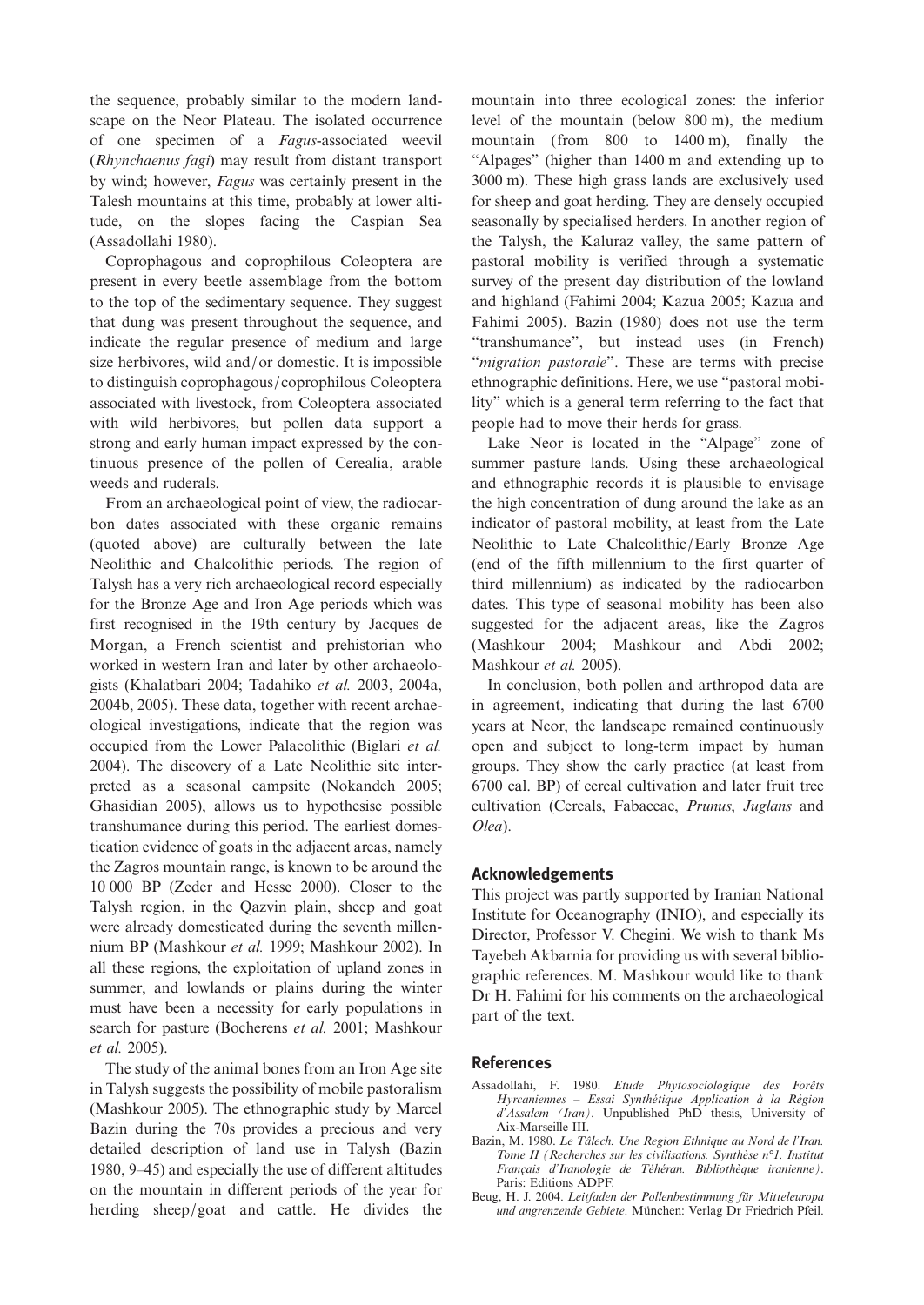- Biglari, F., Heydari, S. and Shidrang, S. 2004. 5. Lower Paleolithic site of Ganj Par in the Gilan Province, Iran: a preliminary report, pp. 76–84 in Ohtsu, T., Nokandeh, J. and Kazuya, Y. (eds.), Preliminary Report of the Iran Japan Joint Archaeological Expedition to Gilan. Third Season. Tehran and Tokyo: Iranian Cultural Heritage and Tourism Organization & Middle Eastern Culture Center in Japan.
- Blaauw, M. 2010. Methods and code for "classical" age-modelling of radiocarbon sequences. *[Quaternary Geochronology](http://www.maneyonline.com/action/showLinks?crossref=10.1016%2Fj.quageo.2010.01.002&isi=000285907700002)* 5, 512–518.
- Bocherens, H., Mashkour, M., Billiou, D., Pellé, E. and Mariotti, A. 2001. A new approach for studying prehistoric managements in arid areas: intra-tooth isotopic analyses of archaeological Caprine from Iran. Comptes-Rendus de l'Académie des Sciences. Série II, 332, 67–74.
- Böhme, J. 2005. Die Käfer Mitteleuropas. Band K: Katalog (Faunistische Übersicht). 2. Auflage. München: Springer.
- Coope, G. R. 1986. Coleoptera analysis, pp. 703–713 in Berglund, B. E. (ed.), Handbook of Holocene Palaeoecology and Palaeohydrology. Chichester: Wiley & Sons.
- Djamali, M. 2008. Changements Paléoenvironnementaux en Iran au Cours des deux Derniers Cycles Climatiques (Végétation-Climat-Anthropisation). Unpublished PhD thesis, Université Paul Cézanne, Marseille.
- Djamali, M., de Beaulieu, J.-L., Campagne, P., Akhani, H., Andrieu-Ponel, V., Ponel, P. and Leroy, S. 2009a. Modern pollen rain-vegetation relationships along a forest steppe trans-ect in the Golestan National Park, NE Iran. [Review of](http://www.maneyonline.com/action/showLinks?crossref=10.1016%2Fj.revpalbo.2008.08.005&isi=000263853500005) [Palaeobotany and Palynology](http://www.maneyonline.com/action/showLinks?crossref=10.1016%2Fj.revpalbo.2008.08.005&isi=000263853500005) 153, 272-281.
- Djamali, M., de Beaulieu, J.-L., Miller, N. F., Andrieu-Ponel, V., Berberian, M., Gandouin, E., Lahijani, H., Ponel, P., Salimian, M. and Guiter, F. 2009b. A late Holocene pollen record from Lake Almalou in NW Iran: evidence for changing land-use in relation to some historical events during the last 3700 years. *[Journal of Archaeological Science](http://www.maneyonline.com/action/showLinks?crossref=10.1016%2Fj.jas.2009.01.022&isi=000266642600009)* 36, 1346-1375.
- Djamali, M., de Beaulieu, J.-L., Miller, N. F., Andrieu-Ponel, V., Ponel, P., Lak, R., Sadeddin, M., Akhani, H. and Fazeli, H. 2008. Vegetation history of the SE section of Zagros Mountains during the last five millennia; a pollen record from the Maharlou Lake, Fars Province, Iran. [Vegetation](http://www.maneyonline.com/action/showLinks?crossref=10.1007%2Fs00334-008-0178-2&isi=000262832200002) [History and Archaeobotany](http://www.maneyonline.com/action/showLinks?crossref=10.1007%2Fs00334-008-0178-2&isi=000262832200002) 18, 123-136.
- Fahimi, H. 2004. II.1. Outline of the second season of the general survey on the West Bank of the Sefidrud, pp. 11–13 in Tadahiko, O., Nokandeh, J. and Kazuya, Y. (eds.), Preliminary Report of the Iran Japan Joint Archaeological Expedition to Gilan, Second Season, 2002. Tehran and Tokyo: Iranian Cultural Heritage and Tourism Organization & Middle Eastern Culture Center in Japan.
- Ghasidian, E. 2005. A preliminary report on the stone artifacts of Arg-e Dasht, pp. 57–60 in Tadahiko, O., Nokandeh, J. and Kazuya, Y. (eds.), Preliminary Report of the Iran Japan Joint Archaeological Expedition to Gilan, Fourth Season. Tehran and Tokyo: Iranian Cultural Heritage and Tourism Organization & Middle Eastern Culture Centre in Japan.
- Hoffmann, A. 1958. Coléoptères Curculionides, troisième partie. Faune de France 62. Paris: Fédération Française des Sociétés de Sciences Naturelles.
- Kazua, Y. 2005. IV. Formation of Historical and Cultural Landscape of the Kaluraz Valley, pp. 109–113 in Tadahiko, O., Nokandeh, J. and Kazuya, Y. (eds.), Preliminary Report of the Iran Japan Joint Archaeological Expedition to Gilan, Third Season. Tehran and Tokyo: Iranian Cultural Heritage and Tourism Organization & Middle Eastern Culture Center in Japan.
- Kazua, Y. and Fahimi, H. 2005. II.1. General survey. The fourth season of Archaeological Survey in the West Bank of the Sefidrud (from the Sorkhan Valley to the River Qezl-Owzan), pp. 7–10 in Tadahiko, O., Nokandeh, J. and Kazuya, Y. (eds.), Preliminary Report of the Iran Japan Joint Archaeological Expedition to Gilan, Fourth Season. Tehran and Tokyo: Iranian Cultural Heritage and Tourism Organization & Middle Eastern Culture Center in Japan.
- Khalatbari, M. R. 2004. Archaeological Investigations in Talesh, Gilan. Tehran: General Office of Iranian Cultural Heritage Organization of Gilan, Archaeological Research Center.
- Koch, K. 1989a. Die Käfer Mitteleuropas, Ökologie 1. Krefeld: Goecke and Evers.
- Koch, K. 1989b. Die Käfer Mitteleuropas, Ökologie 2. Krefeld: Goecke and Evers.
- Koch, K. 1992. Die Käfer Mitteleuropas, Ökologie 3. Krefeld: Goecke and Evers.
- Löbl, I. and Smetana, A. (eds.). 2003–2010. Catalogue of Palaearctic Coleoptera. Stenstrup: Apollo Books.
- Mashkour, M. 2002. Chasse et élevage au Nord du Plateau central iranien entre le Néolithique et l'Âge du Fer. [Paléorient](http://www.maneyonline.com/action/showLinks?crossref=10.3406%2Fpaleo.2002.4737) 28, 27–42.
- Mashkour, M. 2004. Tracing ancient 'Nomads': isotopic research on the origins of vertical 'transhumance' in the Zagros region. [Nomadic People](http://www.maneyonline.com/action/showLinks?crossref=10.3167%2F082279403781826265) 7, 36–47.
- Mashkour, M. 2005. Animal exploitation of the lowland pastures of Guilan (Iran) during the Iron Age. A preliminary archaeozoological study of Jalaliyeh Kaluraz, pp. 96–108 in Tadahiko, O., Nokandeh, J. and Kazuya, Y. (eds.), Preliminary Report of the Iran Japan Joint Archaeological Expedition to Gilan, Fourth Season. Tehran and Tokyo: Iranian Cultural Heritage and Tourism Organization & Middle Eastern Culture Centre in Japan.
- Mashkour, M. and Abdi, K. 2002. The question of mobile pastoralist campsites in archaeology: the case of Tuwah Khoshkeh, pp. 211–227 in Buitenhuis, H., Choyke, A. M., Mashkour, M. and Al Shyab, A. H. (eds.), Archaeozoology of the Near East V. Groeningen: ARC Publications 62.
- Mashkour, M., Bocherens, H. and Moussa, I. 2005. Long distance movement of sheep and goats of Bakhtari nomads tracked with intra-tooth variations of stable isotopes (13C and 18O), pp. 113–124 in Davies, J., Fabis, M., Mainland, I., Richards, M. and Thomas, R. (eds.), Diet and Health in Past Animal Populations: Current Research and Future Directions. Oxford: Oxbow.
- Mashkour, M., Fontugne, M. and Hatté, C. 1999. Investigations on the evolution of subsistence economy in the Qazvin Plain (Iran) from the Neolithic to the Iron Age. [Antiquity](http://www.maneyonline.com/action/showLinks?isi=000079294200009) 73, 65-76.
- Miehe, G., Miehe, S., Kaiser, K., Reudenbach, C., Behrendes, L., Duo, L. and Schlütz, F. 2009. How old is pastoralism in Tibet? An ecological approach to the making of a Tibetan landscape. [Palaeogeography Palaeoclimatology Palaeoecology](http://www.maneyonline.com/action/showLinks?crossref=10.1016%2Fj.palaeo.2009.03.005&isi=000266906200012) 276, 130–147.
- Moore, P. D., Webb, J. A. and Collinson, M. E. 1994. Pollen Analysis, 2nd ed. Oxford: Blackwell Scientific Publications.
- Neumann, F., Schölzel, C., Litt, T., Hense, A. and Stein, M. 2007. Holocene vegetation and climate history of the northern Golan heights (Near East). [Vegetation History and](http://www.maneyonline.com/action/showLinks?crossref=10.1007%2Fs00334-006-0046-x&isi=000245300800010) [Archaeobotany](http://www.maneyonline.com/action/showLinks?crossref=10.1007%2Fs00334-006-0046-x&isi=000245300800010) 16, 329–346.
- Nejadsattari, T. 1978. An Ecological and Systematic Study of Phytoplankton and Epiphytic Algae of Neur Lake, Iran. Unpublished MSc thesis. University of Tehran [In Persian with an English abstract].
- Nokandeh, J. 2005. Arg-e Dasht, the first Neolithic discovered region in Gilan Province, pp. 50–56 in Tadahiko, O., Nokandeh, J. and Kazuya, Y. (eds.), Preliminary Report of the Iran Japan Joint Archaeological Expedition to Gilan, Fourth Season. Tehran and Tokyo: Iranian Cultural Heritage and Tourism Organization & Middle Eastern Culture Centre in Japan.
- Ramezani, E., Joosten, H., Marvie Mohadjer, R., Knapp, H.-D. and Ahmadi, H. 2008. The late-Holocene vegetation history of the Central Caspian (Hyrcanian) forests of northern Iran. [The Holocene](http://www.maneyonline.com/action/showLinks?crossref=10.1177%2F0959683607086768&isi=000254220400009) 18, 305-319.
- R Development Core Team. 2010. R: A Language and Environment for Statistical Computing. Vienna, Austria: R Foundation for Statistical Computing,. ISBN 3-900051-07-0. [http:](http://www.R-project.org)//[www.](http://www.R-project.org) [R-project.org](http://www.R-project.org) [last accessed 01.02.2010].
- Reille, M. 1992. Pollen et Spores d'Europe et d'Afrique du Nord. Marseille: Laboratoire de Botanique Historique et Palynologie.
- Reille, M. 1995. Pollen et Spores d'Europe et d'Afrique du Nord, Supplément 1. Marseille: Laboratoire de Botanique Historique et Palynologie.
- Reille, M. 1998. Pollen et Spores d'Europe et d'Afrique du Nord, Supplément 2. Marseille: Laboratoire de Botanique Historique et Palynologie.
- Sharifi, J. 2009. Vegetation Types of Ardebil and Astara Region. Tehran: Research Institute of Forests and Rangelands, Iranian Ministry of Agriculture [In Persian].
- Stuiver, M., Reimer, P. J., Bard, E., Beck, J. W., Burr, G. S., Hughen, K. A., Kromer, B., McCormac, G., van der Plicht, J. and Spurk, M. 1998. INTCAL98 radiocarbon age calibration 24,000-0 cal BP. [Radiocarbon](http://www.maneyonline.com/action/showLinks?isi=000077958300004) 40, 1041-1084.
- Tadahiko, O., Nokandeh, J. and Kazuya, Y. 2003. Preliminary Report of the Iran Japan Joint Archaeological Expedition to Gilan, First Season, 2001. Tehran and Tokyo: Iranian Cultural Heritage and Tourism Organization & Middle Eastern Culture Center in Japan.